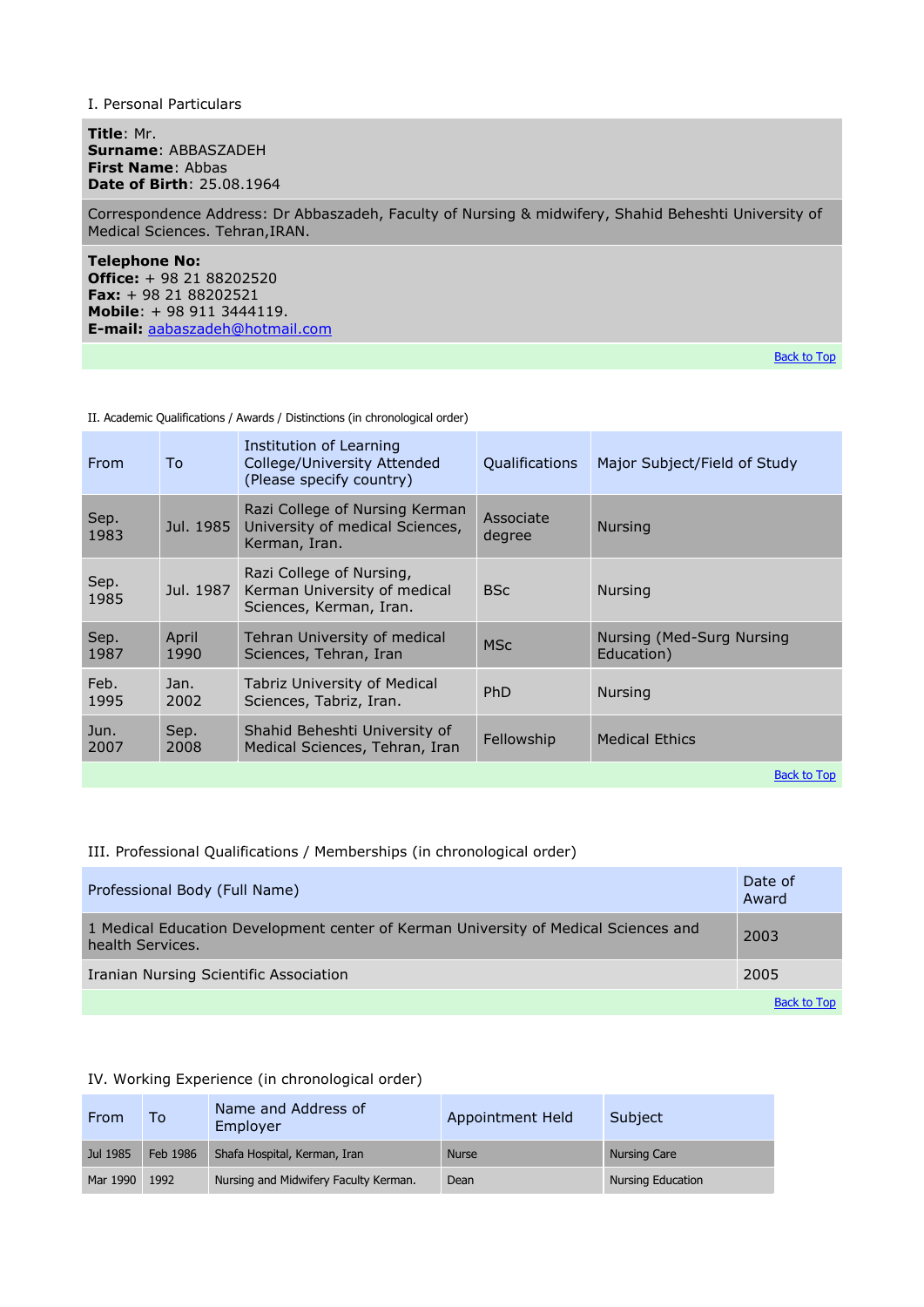| 3\1995  | 12/2002   | Bam Faculty of Nursing             | Dean and faculty member      | <b>Nursing Education</b> |
|---------|-----------|------------------------------------|------------------------------|--------------------------|
| 12/2002 | 6/2007    | Bam Faculty of Nursing             | Dean and Assistant Professor | <b>Nursing Education</b> |
| 1/2006  | Up to now | Kerman Razi Faculty of Nursing     | Dean and Assistant Professor | <b>Nursing Education</b> |
| 6/2013  | Up to now | Shahid Beheshti Univ. Med Sciences | Dean and Associate Professor | Nursing education        |
|         |           |                                    |                              |                          |

### VI. Major Research Work Undertaken

| Period            | Name and Nature of Research                                                      | <b>Published Work</b>                                                                              |
|-------------------|----------------------------------------------------------------------------------|----------------------------------------------------------------------------------------------------|
| 2002 up<br>to now | The assessment of patient satisfaction in<br>Bam hospitals.                      | Unpublished                                                                                        |
| 2002 up<br>to now | The survey of unwanted pregnancies in<br>Bam.                                    | Unpublished                                                                                        |
| 1999-<br>2001     | The Assessment of fertility behaviors of<br>mothers that have thalassemic child. | Presented in The national Congress on Prevention<br>of Non-Communicable Diseases. Tehran, Iran.    |
| 1998-<br>2003     | Designing and evaluating of an ethical<br>nursing model                          | Unpublished PhD theses Tabriz University of<br>Medical Sciences and Health Services, Tabriz, Iran. |
|                   |                                                                                  | <b>Back to Top</b>                                                                                 |

# VII. Publication and Presentation: (English):

**[AbbaszadehA](http://www.ncbi.nlm.nih.gov/sites/entrez?Db=pubmed&Cmd=Search&Term=%22Abbaszadeh%20A%22%5BAuthor%5D&itool=EntrezSystem2.PEntrez.Pubmed.Pubmed_ResultsPanel.Pubmed_DiscoveryPanel.Pubmed_RVAbstractPlus),** [Haghdoost](http://www.ncbi.nlm.nih.gov/sites/entrez?Db=pubmed&Cmd=Search&Term=%22Haghdoost%20A%22%5BAuthor%5D&itool=EntrezSystem2.PEntrez.Pubmed.Pubmed_ResultsPanel.Pubmed_DiscoveryPanel.Pubmed_RVAbstractPlus) A [Taebi](http://www.ncbi.nlm.nih.gov/sites/entrez?Db=pubmed&Cmd=Search&Term=%22Taebi%20M%22%5BAuthor%5D&itool=EntrezSystem2.PEntrez.Pubmed.Pubmed_ResultsPanel.Pubmed_DiscoveryPanel.Pubmed_RVAbstractPlus) M [Kohan](http://www.ncbi.nlm.nih.gov/sites/entrez?Db=pubmed&Cmd=Search&Term=%22Kohan%20S%22%5BAuthor%5D&itool=EntrezSystem2.PEntrez.Pubmed.Pubmed_ResultsPanel.Pubmed_DiscoveryPanel.Pubmed_RVAbstractPlus) S**.** TheRelationship Between Women'sHealth Beliefsand Their Participation in Screening Mammography. Asian Pac [JCancer](javascript:AL_get(this,%20) Prev. 2007 Oct-Dec;8(4):471-5.

[Iranmanesh](http://www.ncbi.nlm.nih.gov/sites/entrez?Db=pubmed&Cmd=Search&Term=%22Iranmanesh%20S%22%5BAuthor%5D&itool=EntrezSystem2.PEntrez.Pubmed.Pubmed_ResultsPanel.Pubmed_DiscoveryPanel.Pubmed_RVAbstractPlus) S. Abbaszadeh A Savenstedt S. Student nurses' attitudes towards death and dying in south-east Iran. International Journal of Palliative Nursing  $2008, 5(14)$ :  $214-219$ .

Iranmanesh S **,AbbaszadehA ,**Dargahi H Cheraghi MA Caring for peopleat theend of life Iranian oncology nurses experience *.Indian Journal of palliative care. Jul-Des* 2009. Vol. 15 no. 2, 141-147.

Abbaszadeh A, Borhani F. Mohsenpour M. Compatibility of personality and major among freshman undergraduate nursing students of the Kerman University of Medical Sciences .*IJNMR Spring 2010; Vol 15, No 2, Pp. 85-90.* 

Borhani F Alhani F Mohammadi E **,AbbaszadehA .**Professional Ethical Competencein nursing theroleof nursing instructors **.***Journal of Medical Ethicsand History of Medicine***3:3 ,2010**

Ghiyasvandian S. Abbaszadeh A.Ghojazadeh M. Sheikhalipour Z. The effect of open visiting on intensive care nurses beliefs .*Research journal of biological sciences.*  $4(1)$ : 2009. PP. 64-70.

Jamshidi N **,AbbaszadehA .**Najafi Kalyani M Effectsof videoinformation on anxiety stressand depression of patients undergoing coronary angiography .*Pak JMed Sci 2009 Vol. 25 No. 6. Pp. 901-905.* 

**-**Iranmanesh S Dargahi H **,AbbaszadehA .**Attitudesof Iranian nursestoward caring for dying patients **.***Palliativeand Supportive Care* (2008), 6, 363-369.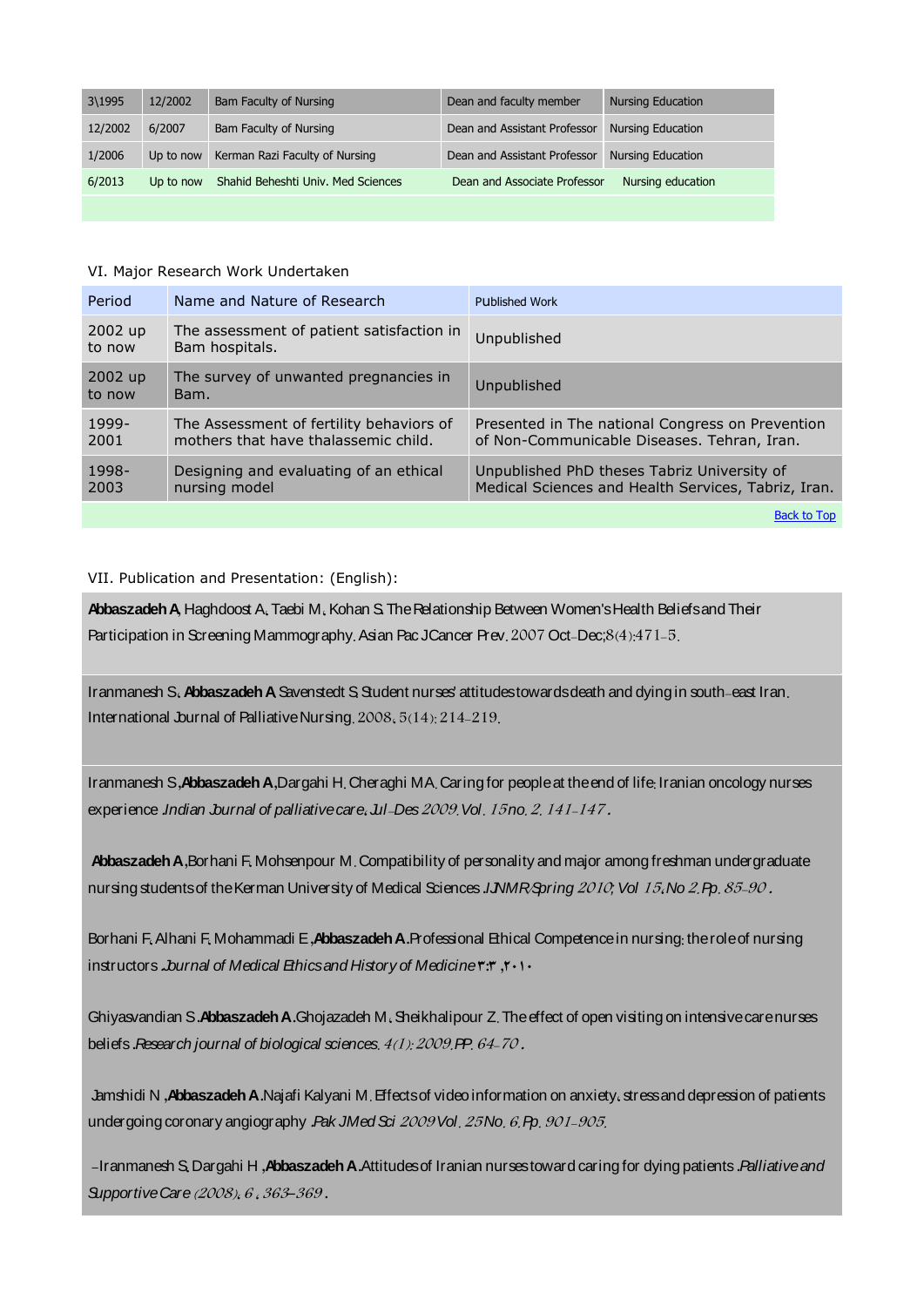**-AbbaszadehA ,**Kermani FP Safizadeh H NakheeN Violenceduring pregnancy and postpartum depression **.***Pak J Med Sci 2011;27(1):177-181* Full [text](http://aabbaszadeh.ir/LinkClick.aspx?fileticket=y_0Ny16mezs%3d&tabid=73&language=fa-IR)

Poorkiani M **,Abbaszadeh A**,Hazrati M, Jafari P, Sadeghi M, Mohammadianpanah M. The effect of rehabilitation on quality of lifein female breast cancer survivorsin Iran. Indian Journal of Medical and Pediatric Oncology. Vol 31. No4. **.**

Bagheriyan S Borhani F **,AbbaszadehA ,**Ranjbar H Theeffectsof regular breathing exerciseand making bubbleson the pain of catheter insertion in school age children. IJNMR Spring  $2011$ ; Vol  $16$ , No  $2$ , PP,  $1-7$ 

**-AbbaszadehA ,** Borhani F Asadi N Effectsof health belief model based videotraining about risk factorson knowledge and attitude of myocardial infarction patients after discharge JRMS (burnal of Research in Medical Sciences)/February 2011; Vol 16, No 2, PP, 195-99

**-**Ranjbar H Arab M **,AbbaszadehA ,**Ranjbar A AffectiveFactorson Oral Careand itsDocumentation in ICU of HospitalsAffiliated toKerman University of Medical Sciences **.I r ani anJournal of Cri t i cal Car e Nursi ng**Spring  $2011$ , Volume  $4$ , Issue  $1$ ;  $45 - 52$ 

Abbaszadeh A, Sabeghi H. Borhani F. Heydari A. A comparative study on effect of e-learning and instructor-led methods on nurses' documentation competency. IJNMR (Iranian Journal of Nursing and Midwifery research)  $2011$ ; **[.](http://faculty.kmu.ac.ir/fs/WebSite/20/PageStructure/editor/content/543/IJNMR%20Sabeghi.pdf)**

Borhani F. Vatanparast M , Abbaszadeh A , [R](http://www.ijnmr.mui.ac.ir/index.php/ijnmr/article/view/576)anjbar H. Shojaei Pour R . Virtual education effect on cognitive learning and attitude of nursing [studentstowardsit](http://www.ijnmr.mui.ac.ir/index.php/ijnmr/article/view/576) **.IJNMR** (Iranian Journal of Nursing and Midwifery research), Autumn 2011; Vol  $16(4)$ 

Shahriari M. Mohammadi E, Abbaszadeh A, Bahrami M. Fooladi MM. Percieved ethical values by Iranian nurses. NursingEthics **,***December*

**-17**Alidoosti K **,AbbaszadehA ,**HossininasabA Qualitativeinquiry into women'smenopauseexperiencesin southeastern Iran (short report). menopause International  $2012$ ,

ZareK Nikbakht Nasrabadi A **,AbbaszadehA ,**Mohamadpour A Psychiatric nursing as'different' care experienceof Iranian mental health nursesin inpatient psychiatric wardsJpsychatr Ment Health Nurs

momennasab M Moattari M **,AbbaszadehA ,**Shamshiri B Spirituality in survivorsof myocardial infarction IJNMR  $I$  (Iranian Journal of Nursing and Midwifery Resarch),  $2012$ ,  $17(5)$ :  $343-351$ 

Borhani F Khoshab H **.Abbaszadeh A** Rashidineiad H Mohammadi E Study of the efect of partnership care model on the quality of life in patients with heart failure. Iranian Journal of Critical Care Nursing,  $2012.5(1):43-48$ 

ZareaK Nikbakht Nasrabadi A **,AbbaszadehA,**Mohammadpour A Facing thechallengesand building solutionsin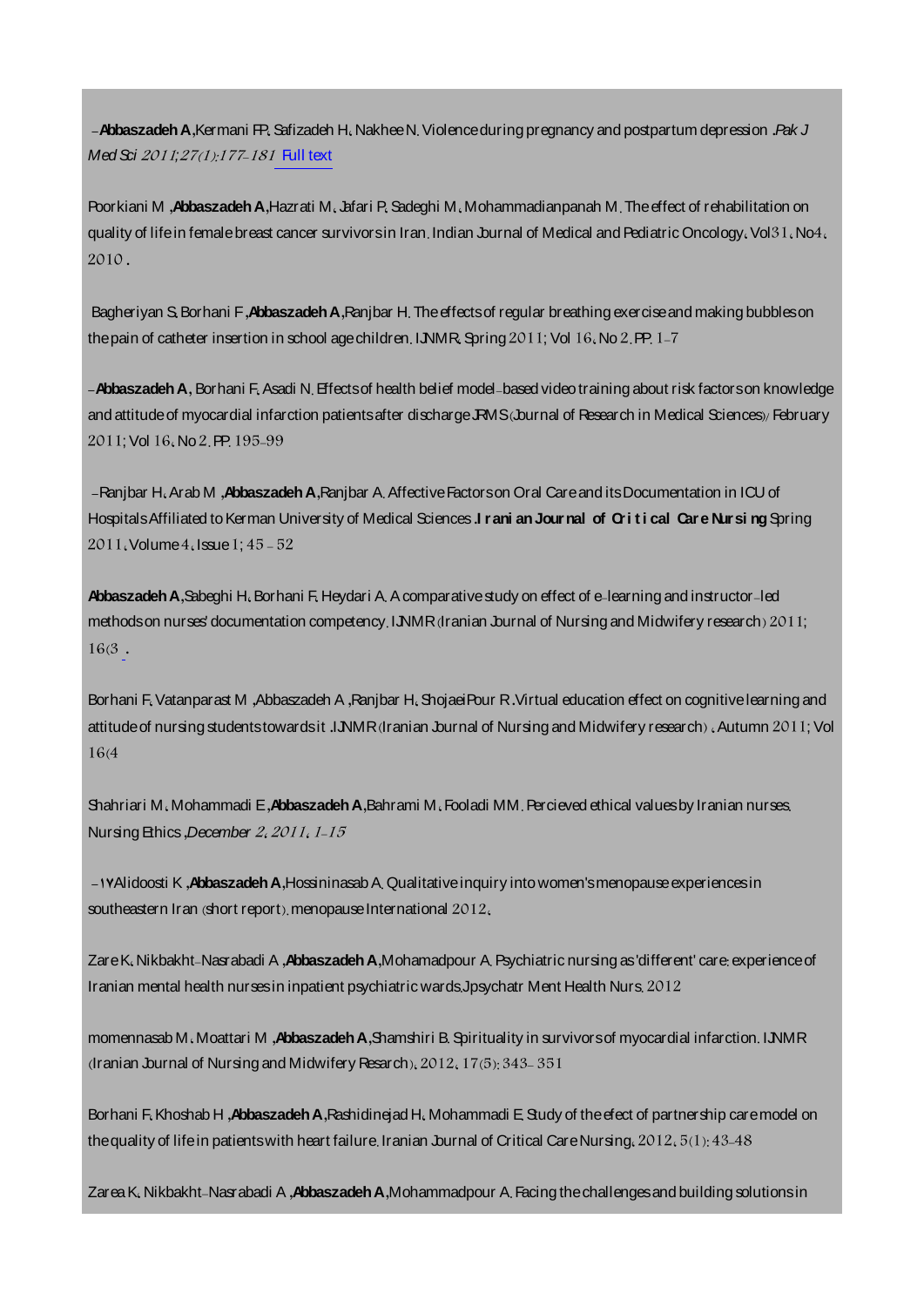clinical psychiatric nursing in Iran; A qualitative study, Issues in Mental Health Nursing,  $2012, 33(10), 697-706$ .

Jamshidi N **.AbbaszadehA .**Najafi Kaliani M Sharif F Effectivenessof video information on coronary anjography patients' outcomes collegian 2012, article in press.

**-23**Borhani F Jalali T **,AbbaszadehA ,**Haghdoost AA Amiresmaili M Nurses' perception of ethical climateand job satisfaction. Journal of Medical Ethics and History of Medicine.  $2012;56$ 

motamed jahromi M **,AbbaszadehA ,**Borhani F Zaher H Iranian Nurses'AttitudeandPerception towardsPatient Advocacy. ISRN Nursing 2012; Article ID. 645828. doi: 10.5402/2012/645828

Homayouni K Zaher H. Borhani F. Abbaszadeh A. Motamed Jahromi M. Effect of tactile touch on stress in patients with myocardial infarction. Iranian Journal of Critical CareNursing 2012; 5:182-187.

Sabzevri S**.AbbaszadehA,**Borhni FTheassesment methods and learnig approachesin nursing studentsof Kerman Universty of Medical Sciences in Iran. Creative Eduation. Vol 4. No. 2. 2013. PP. 160-164

**-Abbaszadeh A ,Eskandari M , Borhani F Changin the careprocess Thenew conceptin Ianian rural health care Asian** Nusing Resarch. Article in press, 2013, 1-6

# VIII Publication and Presentation: (Persian)

Arab M. **Abbaszadeh A**. (2002) The effect of a thalassemia educational program on students knowledge, The Journal of Qazvin University of medical Sciences. No. 22 Summer 2002, 43-47.

**Abbaszadeh A**. (1994) Nurse, Innovation and research, The First National Congress On Nursing Ethic's, Center for Medical Ethic's Research Tehran - Iran.

**Abbaszadeh A.** Abedi H.A. Ghofrani F. Shariff F. (2002) "Designing and evaluating of an ethical nursing model, Teb and Tazkiyeh, (48): 59-67.

Borhani F. Abazari F **Abbaszadeh A**. (2001) "A survey of Bam college students opinions toward marriage" The Quarterly Journal of Fundamentals of Mental Health, 3(11,12): 105-114.

Rayani M., **Abbaszadeh A**. (2002) Effects of education on teachers' attitude to vasectomy in Kerman. Journal of Medical Faculty Guilan University of Medical Sciences and Health Services, 11 (42): 21-27.

Abazari F., **Abbaszadeh A**. (2001) "Comparison of the attitudes of nurses and relatives of ICU and CCU patients towards the psychosocial needs of patients relatives" The Journal of Qazvin University of medical Sciences. No. 19, Autumn: 58-63.

Hossein-Rezaie H, **Abbaszadeh A**. (2002) "Study of the level of application of nursing methods of pain relief in hospitals", Journal of Shahid Sadoughi University of Medical Sciences and Health Services. 10 (3):16-20.

Abazari F, Arab M, **Abbaszadeh A**. (2002) A Study determining the various sources of stress in nursing students of Rasht, Mashhad, Zahedan and Shiraz in the year 1379(2000). Journal of Shahid Sadoughi University of Medical Sciences and Health Services. 10 (3): 91-97.

Abazari F, Arab M, **Abbaszadeh A**. (2003) "Relationship of unwanted pregnancy and fertility behavior in pregnant women who visited maternity wards of Kerman hospitals" Reproduction and Infertility, Winter: 39-46.

Solimanizadeh L, Danesh A, Nasry N, **Abbaszadeh A,** Arab M. (2004) Assessment of high risk pregnancy in Bam Mahdieh maternity hospital, 2001. Shahrekord University of Medical Sciences' Journal 6(2): 67- 73.